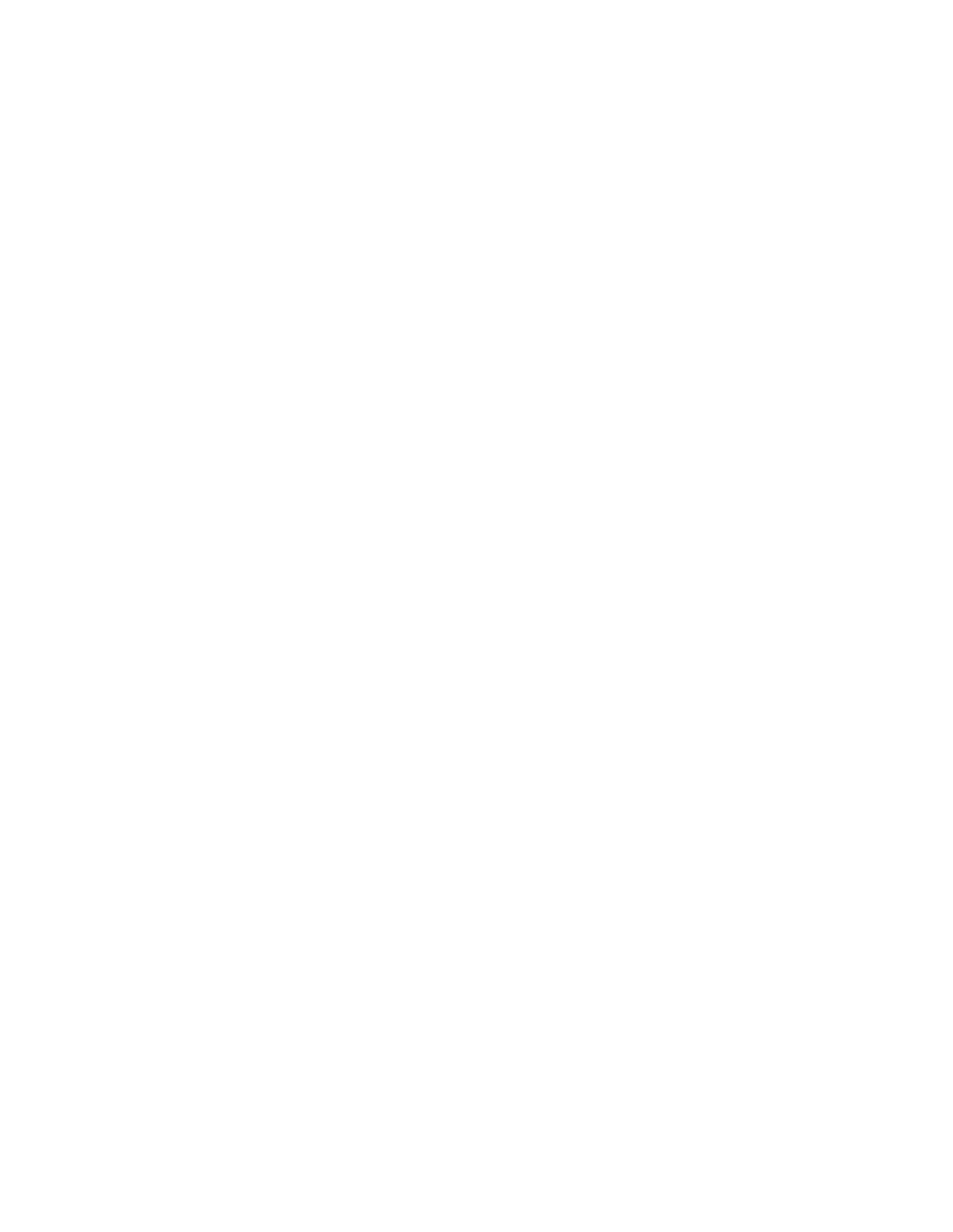

Jean-Noël Quintin , Frédéric Wagner

Project-Team MOAIS

Research Report  $n^{\circ}$  7792 — November 2011 — 12 pages

Abstract: In our paper we consider the on-line problem of tasks scheduling with communication. All information on tasks and communication are not available in advance except the DAG of task topology. We take a novel approach by considering the bi-objective problem where we try to minimize both completion time and the number of data transmissions.

We propose a new variation of the work-stealing algorithm: WSCOM. We try here to take advantage of the information of the DAG topology, and improve locality by clustering the tasks together. We propose several variants designed to overlap communication or optimize the graph decomposition.

Performance is evaluated by simulation and we compare our algorithms with off-line list-scheduling algorithms from the literature. These experiments validate the different design choices taken. In particular we show that WSCOM is able to achieve performance closes to off-line algorithms in most cases and is even able to achieve *better* performance in the event of congestion due to less data transfer.

Key-words: load-balancing; online-scheduling; data transfers; work-stealing;

#### **RESEARCH CENTRE GRENOBLE – RHÔNE-ALPES**

Inovallée 655 avenue de l'Europe Montbonnot 38334 Saint Ismier Cedex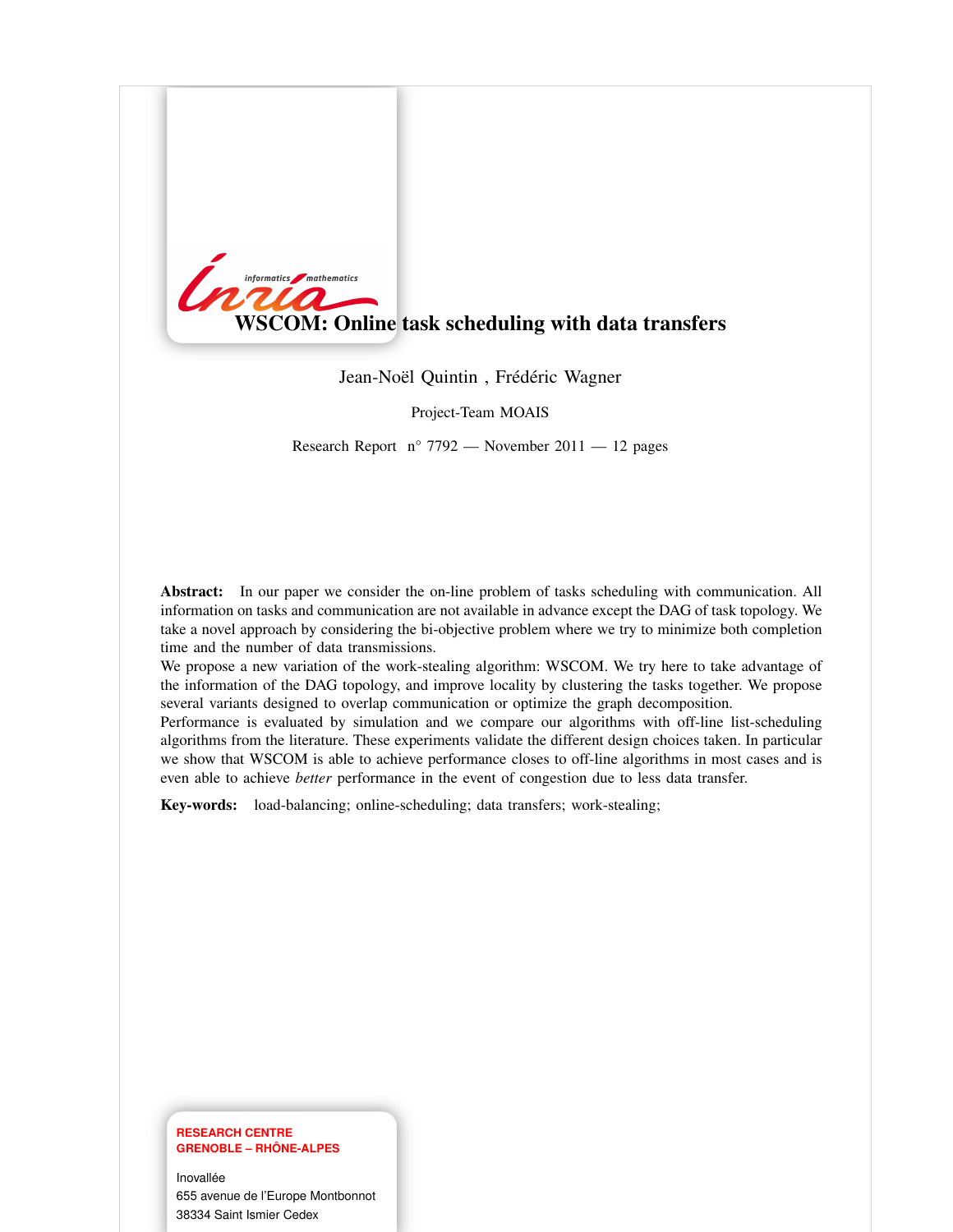## WSCOM: Ordonnancement de tâches en-ligne pour des applications traitant des données volumineuses

Résumé : Dans ce papier, nous considérons l'ordonnancement de tâches en-ligne pour des applications traitant des données volumineuses. Pour ces applications, le temps d'exécution et les quantités de données transférées ne sont pas connues. Ainsi, le problème d'ordonnancement qui est déjà NP-Complet avec ces informations, est vraiment difficile. Ainsi pour s'abstraire de ces informations, nous considérons une nouvelle approche du problème, en le modélisant par un problème bi-objectifs. Le premier objectif est l'équilibrage de la charge, et le second la minimisation de nombre de transferts effectués. Pour réaliser le second objectif, l'algorithme a accès à la structure du DAG.

Nous proposons un nouvel algorithme basé sur le vol de travail: WSCOM. Cet algorithme tente d'utiliser la structure du DAG pour réduire le nombre de communication. Dans les différentes variantes proposées, nous nous intéressons aussi au recouvrement des communications au sein de WSCOM.

Pour évaluer les performances de ces algorithmes, nous comparons WSCOM aux algorithmes hors-ligne. Cette comparaison est bien-sûr au désavantage de notre algorithme car les algorithmes hors-ligne ont accès à l'ensemble des informations de l'application. Malgré ce net désavantage lors qu'il y a de la congestion au niveau du réseau, WSCOM obtient de meilleures performances que les algorithmes hors-ligne.

Mots-clés : équilibrage de charge, ordonnancement en-ligne, transferts de données, vol de travail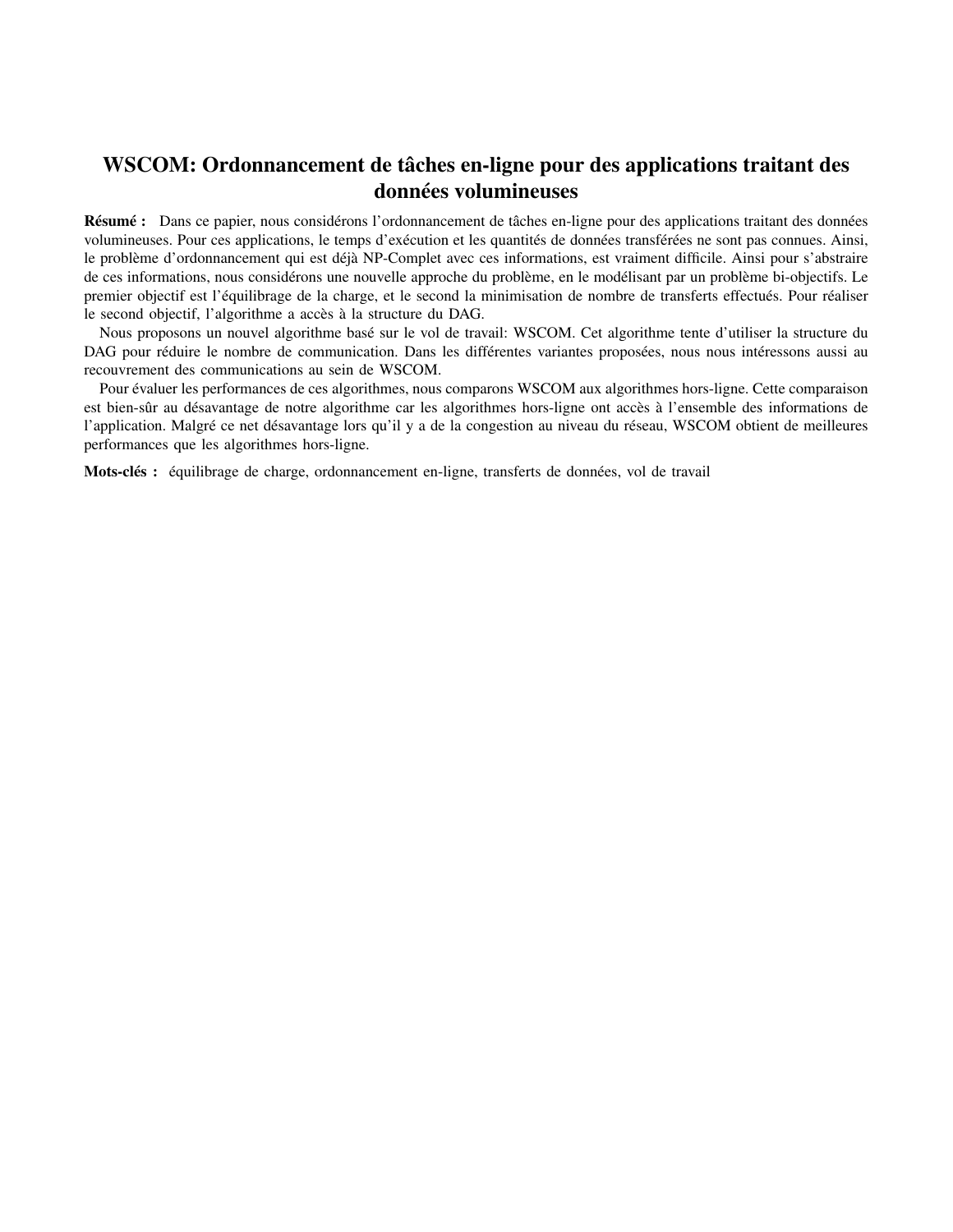#### I. INTRODUCTION

In our paper we take interest in the automatic parallelization of the execution of *make* commands. *GNU make* is a widely used program allowing the description of tasks (known as targets) and dependencies among them. While being used mainly as a software development tool to automate compilation, it is not uncommon to see *makefiles* for many different kinds of applications. As an example, *make* is often used as a way to achieve non-regression testing since some tests might depend on successful completion of previous ones. In fact it is even possible to use a Makefile as a way to describe a coarse grained parallel application.

Our team has developed a new tool called *DSMake*. This tool distributes the execution of a makefile by scheduling the tasks on a distributed platform. Its goal is to minimize the global completion time denoted as  $C_{\text{max}}$ . Achieving this requires an efficient scheduling algorithm. The scheduling problem is difficult for two main reasons. First, as the files sizes might be relatively large we take communication into account. Secondly, we have a non-clairvoyant setting: task sizes and communication are not known in advance, nor the network topology.

We present in the Section II existing algorithms from the literature solving the off-line problem for the case where no network congestion can occur. We present schedule examples, showing that existing algorithms may generate a high amount of communication, and as such are more sensitive to bandwidth changes.

Section III presents *WSCOM*, a variation of the classical work-stealing algorithm [1] where we use a bi-objective approach; we try here to minimize both  $C_{\text{max}}$  and the amount of communication. The increased locality of computation achieved by decreasing the number of communication is used as a way to increase performance even without knowledge of network topology.

Section IV presents experimental comparisons using the Simgrid simulator.

We then conclude on the obtained results in Section V.

#### II. SCHEDULING WITH COMMUNICATION

This section presents existing works for the off-line loadbalancing of a data-intensive application on  $p$  processors. Classically, this problem is described by the three-field notation:  $Q|prec, c, p_i|C_{\text{max}}$ . As input, we consider p heterogeneous processors and a DAG representing tasks dependencies, tasks execution times and communication costs. The aim is to minimize the total completion time.

This problem is NP-Hard and a 5/4-inapproximability has been proved for the particular case  $P|prec, c = 1, p_j =$ 1|Cmax by Hoogeveen *et al* [2].

We can classify heuristics from the literature into severals categories. Some of them group tasks in task clusters. The main idea of such heuristics is to avoid communication by grouping communicating tasks on common resources. Algorithms working with task clustering appears in the Section II-A.

On the opposite, Section II-B shows some heuristics based on list scheduling. The main objective is then to avoid idle times more than to reduce communication.

#### *A. Task Clustering*

While scheduling tasks with communication it can be expected that too large communication can prevent to obtain an acceptable completion time. To avoid sending such data, some heuristics group tasks in task clusters where all tasks from a given cluster are executed on the same machine. Such algorithms start by computing a clustering and in a second phase assign all clusters to the different computing resources.

The main idea used to compute clusters is that while computing an optimal schedule for  $P|prec, c = 1, p_j =$  $1/C_{\text{max}}$  is NP-Hard, the problem becomes easy for an unbounded number of processors. It is therefore possible to assess the communication effect on the optimal schedule for unbounded resources.

For example, Sakkar [3] proposed a task-clustering algorithm called EZ (Edge-Zeroing). This algorithm sorts the edges in decreasing order of communication costs. For each edge in this order, the parallel completion time is computed with a cost equal to zero for the chosen edge. If the parallel completion time is lower than before, then nodes or task clusters which are linked by this edge, are put in the same task cluster.

The schedule is finally completed by assigning the clusters to the available computing resources.

Other algorithms from the literature following similar principle provide bounds on the schedule length and reduce the algorithm cost: MD [4] DCP [5] DL [6] DSC [7].

Of all these heuristics, DSC is known for giving optimal schedules on Fork and Join DAG (with infinite number of processors). Moreover, this heuristic proposes a mapping of clusters on P processors in a software called PYRROS [8].

We present here two examples illustrating two different problems affecting performance of clustering algorithms.

Figure 1 highlights with an example, that large clusters can prevent to obtain an optimal schedules even on a fork DAG. In this example, if we try to schedule directly task clusters, the obtained schedule has a length equal to  $4 + 3 * \epsilon$ , while the optimal schedule has a length equal to  $3 + 3 * \epsilon$ . In addition the optimal solution for this example requires Cluster 1 to be split and scheduled on two different machines.

Figure 2 introduces another example suffering from the opposite problem. This example highlights that the schedule proposed by PYRROS does not take into account the communication. The PYRROS schedule transfers 5 data while the optimal solution transfers 2 data. The problem in this case appears because the clusters obtained are too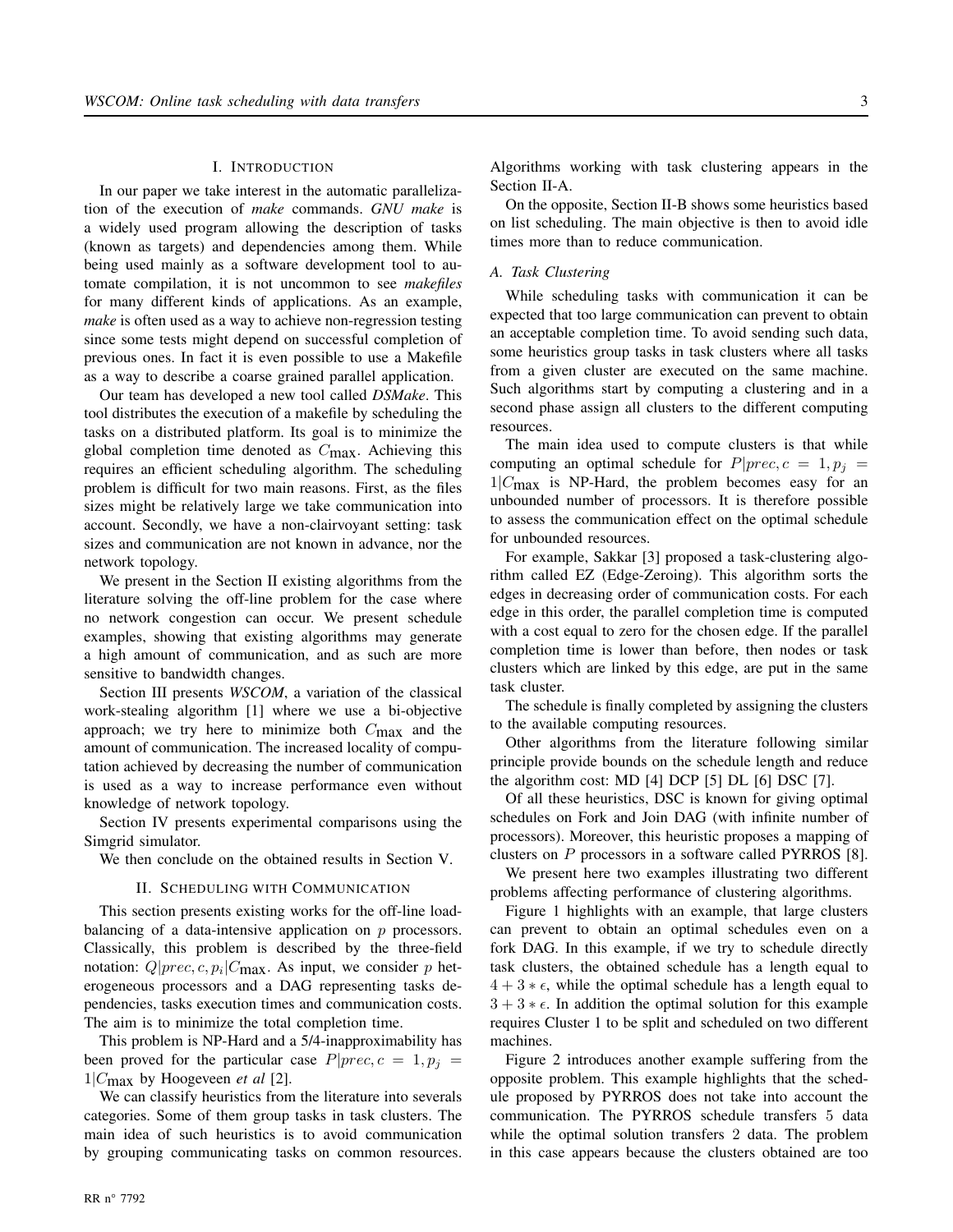

Figure 1. Task clustering vs optimal schedule

small. Therefore scheduling the clusters on the resources can require large communication times.



Figure 2. Task clustering (PYRROS) vs optimal schedule

These two simple examples show that it might be difficult to map clusters on resources because the clustering is not computed according to available resources. Moreover these heuristics are limited to the homogeneous problem.

Our examples also illustrates that it might be of interest to provide a recursive clustering of the tasks. Such a clustering would grant more freedom during the mapping phase by allowing joining or breaking clusters on demand. We take advantage of this idea in the algorithms of the Section III.

#### *B. List Scheduling*

List-scheduling algorithms rely on a list of ready tasks, eventually sorted by classical criteria like task top level, task bottom level, task completion time or communication cost. The principle is the following: each time a machine becomes idle, it starts executing the first task in the list. All list algorithms provide the good property to achieve an approximation ratio of 2 [9] for the  $P|prec, p_i|C_{\text{max}}$ problem (where communication are not taken into account).

Many variants of list-scheduling algorithms exist in the literature. In our paper, we focus more particularly on the most ones commonly used: HEFT [10], CPOP [10], BIL [11], MinMin [12], MaxMin [12], sufferage [12] and HBMCT [13].

While these heuristics usually result in good performance, they might generate an important amount of communication. Figure 3 presents the amount of data transfer of several list schedules (HEFT, MinMin and MaxMin), which give the same schedule for the considered example. Although these schedules have an optimal execution time in this case, the amount of data transfer is significantly higher than the optimal solution. This effect can therefore have an important impact on real world use because low network bandwidths will directly affect performance.





Figure 3. List schedules (HEFT, MinMin, MaxMin) compared to an optimal schedule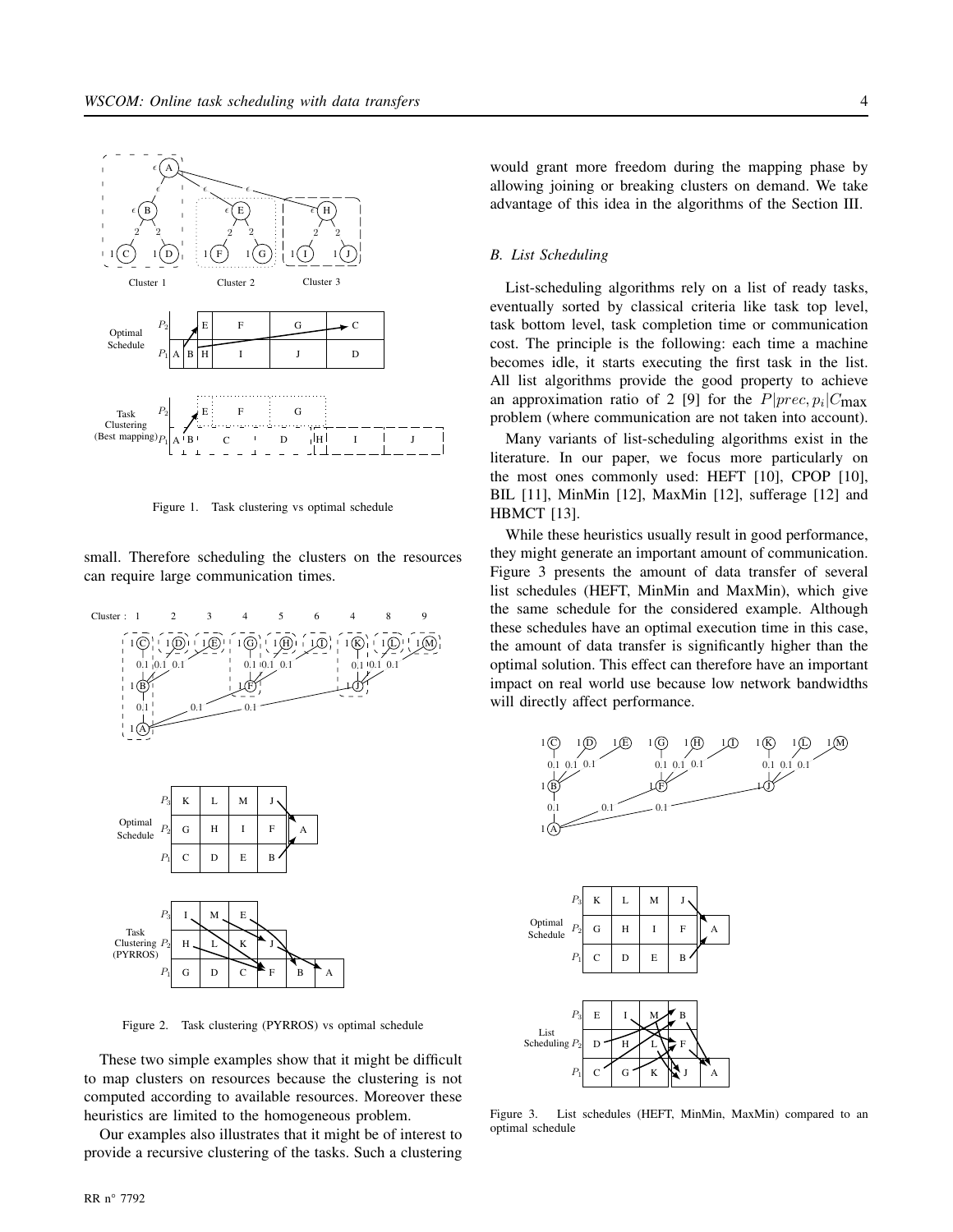#### III. WSCOM: WORK-STEALING WITH COMMUNICATION ON GENERAL DAG

We now consider an on-line version of the problem  $Q|prec, c, p_i|C_{\text{max}}$ . This problem corresponds to the real problem of tasks scheduling for DSMake.

We make the following assumptions:

- Tasks processing times are unknown
- Network topology is unknown
- Data sizes are unknown
- Application DAG is known in advance

Most of these assumptions are pretty common: it is often difficult to know processing times in advance and this is particularly true for DSMake as the application is provided by the user. Communication times are very difficult to predict as no information on the network is available and moreover the network might be shared by several users.

Notice that in our model we know in advance the DAG of tasks. This property stems from our use of DSMake. In practice, the whole DAG is described by users in the Makefile before execution start. We intend to take advantage of this knowledge to achieve efficient schedules.

While it might seem difficult to obtain performance with so many unknowns we can rely on work-stealing algorithm as an on-line distributed list-scheduling algorithm achieving good schedules even with unknown processing times.

Section III-A introduces the classical work-stealing algorithm. This algorithm is then modified to take advantage of the additional information on the DAG structure. Section III-B introduces *WSCOM*, a new variation of the workstealing algorithm intended to reduce the communication effect on join DAG. This algorithm is then extended to general DAG Section III-C.

Finally Section III-D describes in more details several possibilities to achieve the communication.

#### *A. Work-Stealing*

Blumofe and Leiserson [1] have introduced an on-line dynamic scheduling algorithm providing good execution times while being fully decentralized. Each time a processor becomes idle it sends a steal request to another one. Each processor keeps a stack of tasks to execute and eventually provides some to others. Different versions of the workstealing algorithm exist, by refining the choices of the stolen processor, the stolen task and the local execution order.

In [14] Arora *et al* bound the number of steal requests by  $O(pD)$  and the execution time by  $W/p + O(D)$  where  $p$  is the number of processors,  $D$  the critical path and  $W$ the total work. For this proof, the stolen processor is chosen randomly with a uniform probability. At each steal, only the oldest task is stolen; the local task execution order follows the sequential order.

The aim of each steal is to balance the load between both processors. Stealing half of the work on the target processor has been shown to be efficient in [15] [16]. In practice only the oldest task is stolen because this task generally represents a significant amount of work on the target processor. This property derives from the fact that tasks are created recursively. Several libraries implement the work-stealing algorithm like Cilk [18], Kaapi [19], Satin [20], TBB [21], X10 [22].

Moreover, all these libraries are not directly suited for our problem as the DAG is discovered at runtime since tasks are created recursively.

For example, the Cilk language provides the keywords spawn and sync. The programmer has to describe how the work is recursively divided into smaller and smaller tasks. And There are no way to describe some dependencies among severals tasks created in different parts of the program. Also with these keywords, the programmer is restricted to forkjoin DAG.

On the opposite, for DSMake, no tasks are created recursively. All tasks are known in advance together with all dependencies.

#### *B. WSCOM on join DAG*

While our WSCOM algorithm is working on general DAG, we initially present the main idea of the algorithm on the special case where the input graph is a join DAG, i.e. the outgoing degree of vertices is bounded by one and there is only one leaf. On such graphs, the complexity of WSCOM is reduced and the algorithm easier to understand.

We basically rely on two different ideas.

First, it seems difficult to manage communications while it is impossible to know in advance their sizes. In the event of very large communication, the execution should obviously be sequential and the other extreme case will require dispatching tasks on the largest number of machines. We avoid this difficulty by switching to a bi-objective problem. Our primary objective is to minimize the execution time without communications and our secondary objective is to minimize the total amount of communication. Things should now be much easier since we know the DAG in advance and we are interested in the *number* of communications and not their *time*. Of course, this change of objectives might impact the real completion time. We intuitively hope that a reduction in the amount of communication will imply a reduction in communication times and this assumption will be validated experimentally in Section IV.

The second important idea is to combine clustering (as presented in Section II-A) and work-stealing algorithm to achieve performance for our both objectives. The workstealing schedule will provide a guarantee on the completion time without communications while the clustering part of the algorithm will impact the overall amount of communication.

To achieve the clustering and to provide recursive task creation we add some new virtual tasks to the DAG. *Fork* tasks require no computations but generate during theirs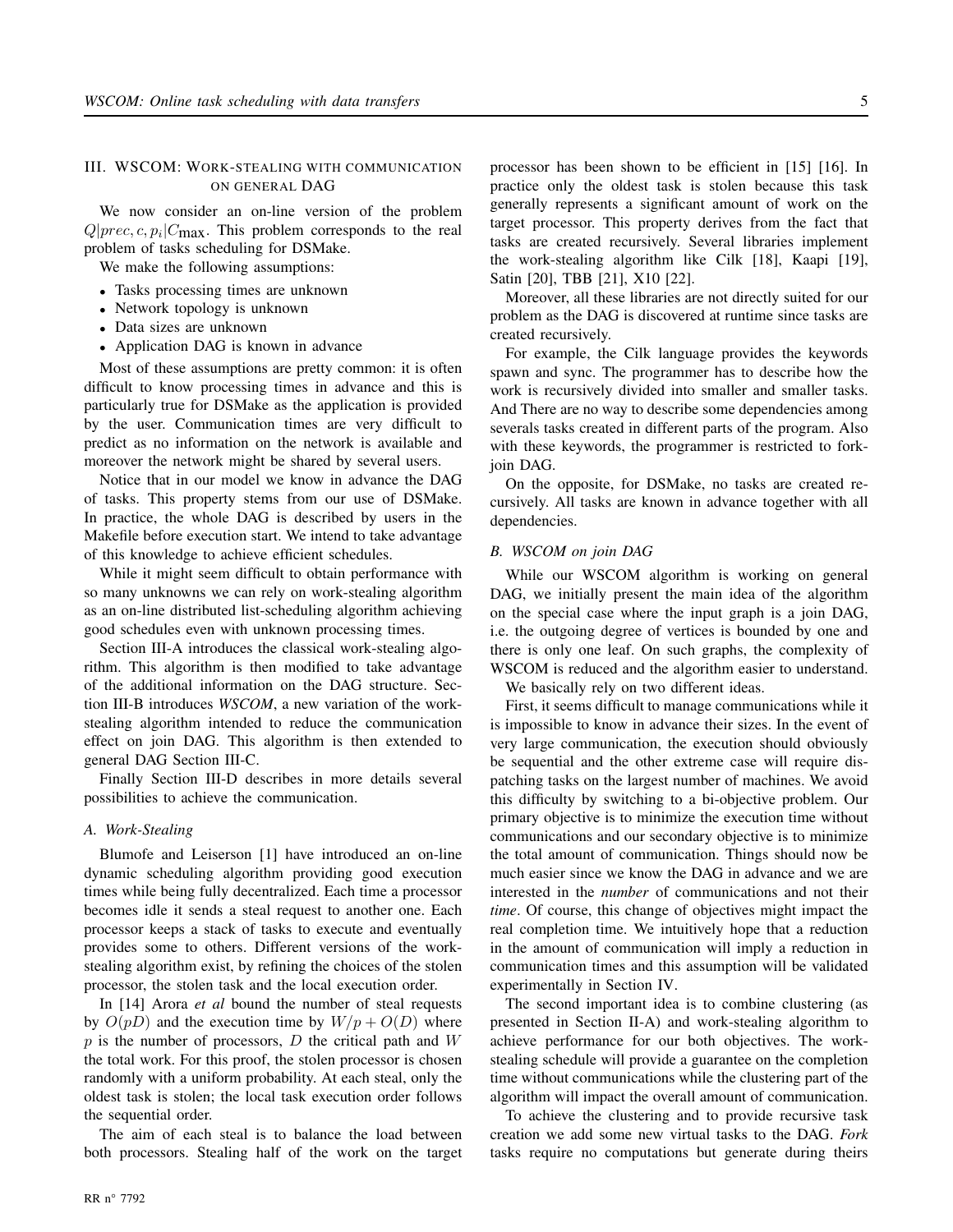execution other depending tasks on the local stack. Initially only one fork task is available and this task will recursively create all real tasks to execute. What is more, the recursive splitting is allowing us to cluster the tasks.

To optimize communication we take advantage of our knowledge of the DAG topology. To the initial join DAG, we add a fork-DAG built by symmetry as illustrated Figure 4. The fork-DAG is identical to the task DAG with inversing the edge orientation. Moreover, an edge between the fork task and its symmetrical node is added. If we take for example an execution on 2 processors we end up with the following situation: Initially only one task  $f_A$  exists and is located on  $p_1$  (first processor).  $p_1$  executes it and adds to its stack  $f_B$ ,  $f_C$ ,  $f_D$ ,  $A$ .  $p_2$  steals a task from  $p_1$  and ends up with  $f_D$  while  $p_1$  executes  $f_B$  and generates the underneath tasks. At this point  $p_1$  executes the sub-graph between  $f_B$ and B while  $p_2$  executes the sub-graph between  $f_D$  and D. We can clearly see that using the symmetry allows us to improve the locality of computations.



Figure 4. WSCOM DAG using Symmetry

While this algorithm enables us to build a recursive clustering of the tasks, some others options are possible.

For example, a very basic way to cluster recursively all tasks is to build a perfect binary tree of fork tasks on top of all real tasks. This scheme depends on the order of DAG sources. However,since this basic scheme does not take into account dependencies, it might generate an important amount of data transfer.

Another possibility is to use a task clustering algorithm from Section II-A (with no information on tasks sizes and communications sizes) to generate clusters. However, obtaining a recursive decomposition is not straightforward.

#### *C. WSCOM on general DAG*

Extending WSCOM to DAG leads quickly to the problem displayed Figure 5. Since  $A$  has outgoing edges to  $B$  and C, by symmetry,  $f_A$  has incoming edges from  $f_B$  and  $f_C$ . Thus if  $f_B$  is executed on processor  $p_1$  and  $f_C$  on processor  $p_2$ , both processors should contain the task  $f_A$ .



Figure 5. Problem with Outgoing Degree  $> 1$ 

To solve this problem we need to remove fork edges between tasks such that each task except the initial task can only be forked once. The choices of the edges to keep can however impact performance since they might split the graph in very different ways: inducing more or less communications or generating unbalanced tasks clusters.

Algorithm 1 WSCOM Require: G(V,E)// Application DAG **Require:**  $S_{\text{tack}}$ // Tasks stack  $T_{\text{cur}} = VIDE$  $S_{ink}$ =sink(G) // unique sink in G while  $\text{lis\_executed}(S_{ink})$  do if  $proc\_id = 0$  then  $T_{cur} =$  fork(S); *II* create a virtual task associated to S. end if while  $T_{\text{cur}} = VIDE$  do // Check if the task is virtual or not if is\_fork $(T_{\text{cur}})$  then // Ask if the task is already forked. if ask\_fork $(T_{cur})$  then for all  $I \in$  predecessors(S) do push( $S<sub>task</sub>$ ,fork(I)); // add the virtual task in the stack. end for push $(S_{\text{tack}}, T_{\text{cur}})$ end if else process $(T_{cur})$ ; end if  $T_{\text{cur}} = pop\_ready(S_{\text{tack}})$  // pop a ready task return VIDE if there is no ready task end while  $push(S<sub>tack</sub>, steal\_task())$ ;  $T_{\text{cur}} = pop\_ready(S_{\text{tack}})$ end while

We provide two different algorithms solving this problem.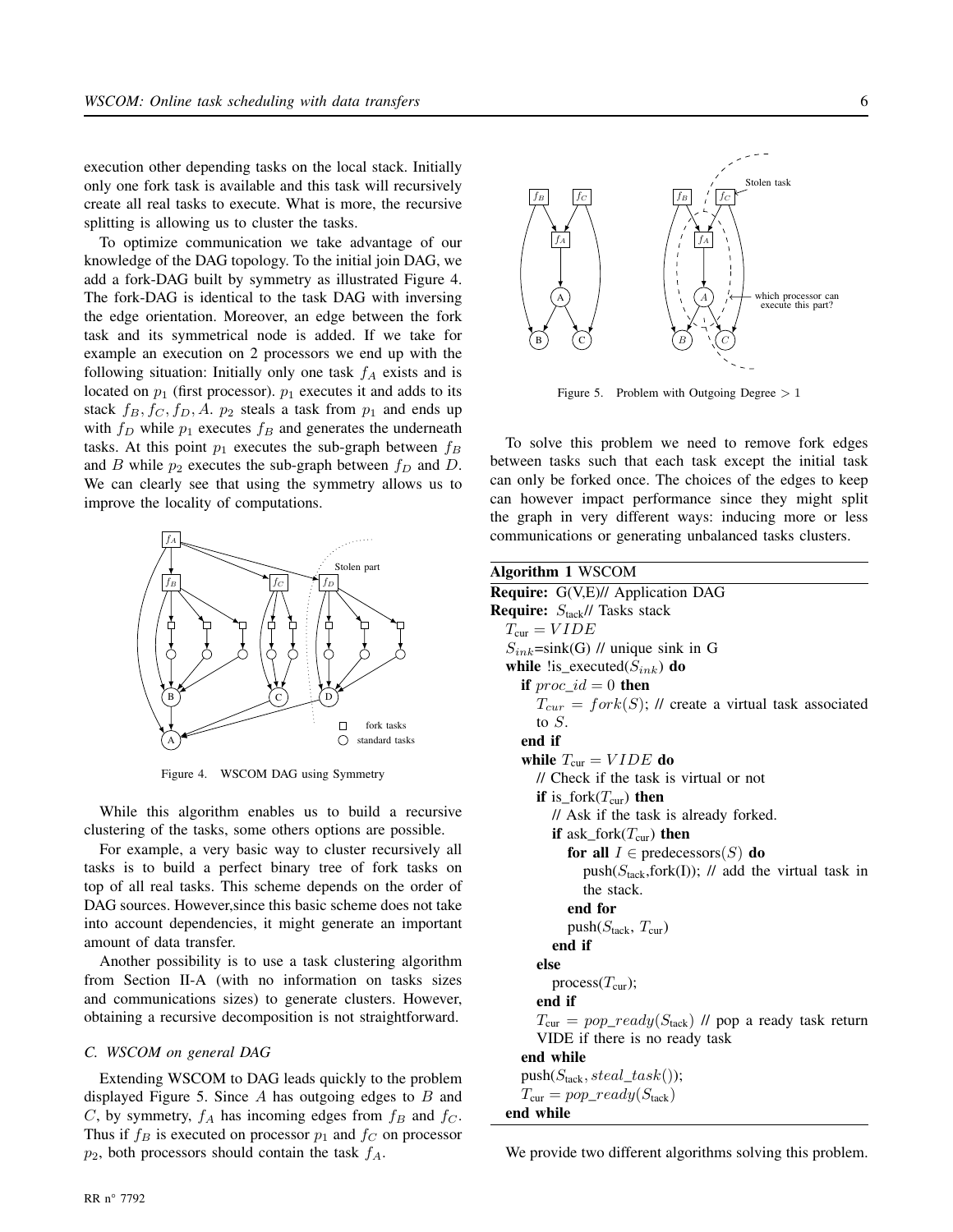Our first algorithm, WSCOM ST works by building the symmetric graph of the initial task graph and solving the fork requests concurrency problem by arbitrary choosing a spanning tree on the fork requests DAG.

On the opposite we can try to postpone the decision at runtime to take advantage of our partial knowledge of the processing times of the tasks. WSCOM DHT works by keeping *all* edges and allowing a fork to proceed if it is the first time the corresponding task is forked.

To minimize the overhead of this operation while keeping the algorithm decentralized, we advocate the use of a distributed hash table storing for each task a boolean variable indicating whether a previous fork already succeeded. As a side note these tables can also provide an alternate way to update dependencies statuses.

It is difficult at first sight to evaluate which of these two algorithms will lead to better performance. WSCOM DHT provides the advantage to delay choices until more information is available and should therefore induce a better load-balancing but on the other side the DHT requests will incur additional costs. Both algorithms are therefore evaluated independently in our experimental work.

In the following we refer to WSCOM DHT as WSCOM.

#### *D. Data transfer*

RR n° 7792

The last remaining part of the WSCOM algorithm deals with data transfers between two dependent tasks.

Let  $A$  and  $B$  two tasks such that  $B$  depends on the output of A to start. In addition the data cannot be sent until A completes. However, sending the data also requires knowing the machine which will execute B. Since workstealing algorithm allow un-executed tasks to move among processors, the exact information about the location of B cannot be known before the start of the execution of B.

This limitation is not present for the off-line algorithms since the entire mapping of the tasks is known in advance. Communication of the data of A can in such cases start as soon as A is completed.

It is therefore interesting to bypass these restrictions to start sending as soon as possible. There are mainly two ways to achieve this.

The first solution is to send as soon as possible and in the event of a task migration to re-send the corresponding data. These task migrations add some wasted time for the stolen processor, which has to wait the data transfer as before. These wasted times could involve the critical path. Moreover since a task can only be stolen once, the number of extra communications is limited.

A second approach is to restrict steal requests to fork tasks. Since these tasks require no transfer they do not generate communication overheads. The disadvantage of this method is that since the steal mechanisms are restricted, the overall load balancing might be degraded.

We study the second approach as additional sending of data might impact the length of the critical path and increase congestion. We refer to this algorithm as WSCOM PF (prefetching).

#### IV. EXPERIMENTAL ANALYSIS

In this section, we validate experimentally the WSCOM algorithm presented in Section III. To obtain meaningful results, we provide comparisons between WSCOM, the different variants proposed and the scheduling algorithms presented in Section II.

Since we intend to simulate communications we rely on the *Simgrid* [23] simulator to achieve simulations where network congestion, bandwidths and latencies can affect the results.

and simulation parameters. Simulation results are analyzed in Section IV-B.

#### *A. Experimental Setup*

Simulations work in the following way: We generate input graphs randomly or from traces and simulate their execution with different scheduling algorithms using Simgrid on several network topologies (with homogeneous machines). We then compare execution times and communications sizes.

The goals are here to compare the different algorithms and to estimate the bandwidth and networking effect on performance.

*1) Input Graphs:* Input generation is an important step to obtain meaningful simulation results. As the DAG represents the application, restraining the input DAG to specific graphs might create a bias between the different scheduling algorithms in use.

In our experiments we use two different kinds of graphs. We use on one-hand random graphs, generated by different methods and on the other hand graphs generated from real execution traces.

GGEN [24] is a graph-generation software aiming to incorporate all standard random graphs generation techniques. By using different generators from the literature we hope to achieve fair comparisons of the algorithms.

We choose to use two generation algorithms: TGFF [25] and layer-by-layer [26].

On each DAG, the expected number of nodes is five hundred and tasks processing times are uniformly chosen at random between 7 and 25 seconds. The communication sizes are also uniformly generated. In some experiments they are between 0 and 1 Kilobyte while in other experiments targeting higher communication costs, the sizes are generated between 0 and 1 Gigabytes.

Finally we also consider a graph from a real Makefile.

Kaapi [19] is a middle-ware for parallel computing developed within our team. The Kaapi compilation is relatively

Section IV-A presents details on the chosen configurations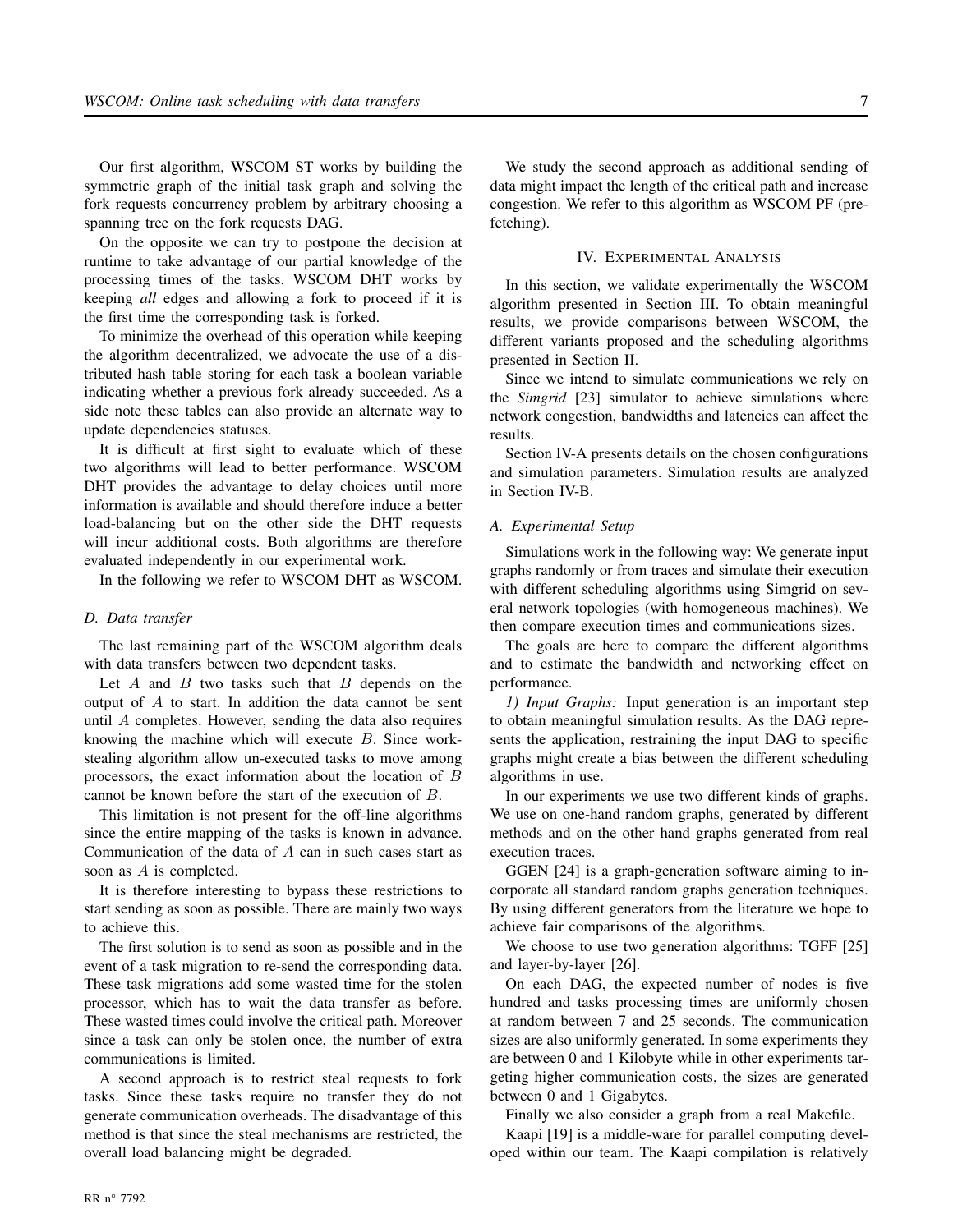heavy and fully justifies a distributed execution. By instrumenting a sequential execution we obtain the annotated DAG corresponding to the Kaapi compilation. Communication sizes are here lower than 50 Megabytes with 350 tasks, a sequential time of 1475 seconds and a critical path of 50 seconds.

*2) Simulated Platforms:* The Simgrid simulator allows us to provide a xml description of the platform architecture enabling tests on a wide range of platforms.

We consider two different platform which are chosen relatively simple on purpose as a way to acknowledge and understand the behavior of the different algorithms under controlled conditions.

Our first topology (clique) is a complete graph, which is the topology considered in the list-scheduling algorithms: no congestions occur because no links are shared.

Since the clique topology does not reflect actual networks, we also consider a second topology (cluster) where all computers are connected by one switch. As such a congestion could be obtained if several senders are sending to the same receiver (or vice versa). In our experiments we consider platforms with the processor number comprised between 2 and 50.

Figure 6 illustrates both topologies for five computers.



Figure 6. Cluster and Clique platforms

Link capacities are defined with a latency equal to 0.1 millisecond and a bandwidth equal to 1 Gbit per second. Under such parameters the longest possible data transfer (without congestion) is of 10 seconds for a transfer size equal to 1 GB.

Node capacities are homogeneous and set to 3.2 GHz.

#### *B. Experimental Results*

We now present results obtained from our set of experiments. For each experiment, we consider a set of input graphs (randomly generated or from traces) and execute different scheduling algorithms with different computing resources. When using TGFF we consider the average results over 400 random graphs and 100 graphs for layer-by-layer (which requires less parameters).

Each curve displays on the x-axis the number of processors available on the platform and on the y-axis the resulting



Figure 7. Comparison between list-scheduling algorithms

execution time or number of transfers. Trust intervals are not displayed on these curves as the variations on the obtained results are minimal.

In all experiments the *list\_min* curve represents the best results obtained among all list-scheduling algorithms.

*1) List-scheduling analysis:* We start by testing the performance of the different list-scheduling algorithms presented in Section II-B. This initial experiment has for objective to show the behavior of list-scheduling algorithms.

For this experiment, we use both TGFF and layer-by-layer graph generation algorithms. We also consider different data transfer sizes. Overall the results obtained are very similar among all parameter sets. Figure 7 shows results obtained with the largest data size tested (up to 1GB) and the TGFF algorithm. The network topology in use is here *clique*.

It can be seen that the overall behaviors of the algorithms are identical by increasing the processor number, speeding up the execution until reaching a limit due to critical paths.

We see that globally, most algorithms have the same performance with excluding *CPOP* and *MaxMin* which show larger execution times.

In the remainder of the paper, we consider only the *list\_min* algorithm.

*2) WSCOM on random DAG:* We present now a comparison between *list\_min* and *WSCOM* using the distributed hash table and allowing or not pre-fetching.

Note again that the list-scheduling algorithms are working off-line and as such know in advance all processing times and transfers sizes. On the opposite WSCOM is working online and only knows the DAG topology. The comparison of these algorithms is still meaningful as it allows us to assess the performance of WSCOM.

We start with experiments with low communications where the amount of data is lower than 50 Megabytes and continue with larger communication sizes.

*Small communication times (< 1s):* We initially consider small communication times as list-scheduling algorithms do not take congestion into account. Indeed with a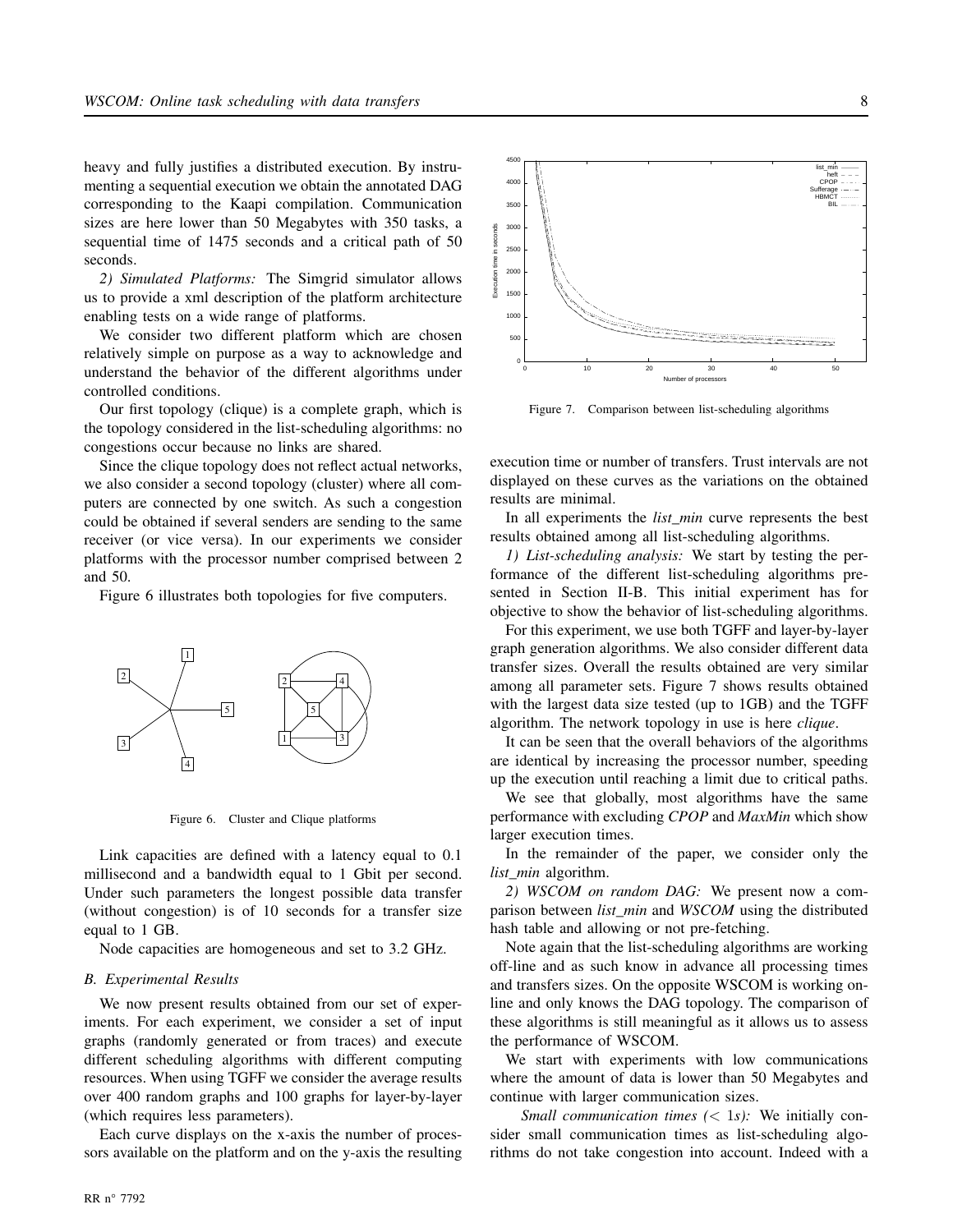low volume of communications we can expect congestion to be minimal. For this experiment both cluster and clique topologies render similar results.



Figure 8. Comparison of list\_min, WSCOM and WSCOM PF, small communications

Figure 8 displays execution times as the number of processors increases. We can clearly see that all algorithms achieve similar performance. This is in fact the expected behavior of WSCOM since with low communication times work-stealing algorithm should behave like a decentralized list-scheduling algorithm.

The fact that WSCOM PF is behaving equally well is more interesting. WSCOM PF is (as detailed in Section III-D) limiting steal requests to fork tasks and as such potentially reducing the parallelism of the application. Moreover, this limitation does not in fact impact results negatively.

*Large communication times:* As the communication volumes increase, congestion on shared link starts appearing. For experiments on larger data sizes, we therefore consider both cluster and clique topologies to assess the shared link effect on performance. We recall that on the clique topology, no link is shared and therefore list-scheduling algorithms are as efficient as they predict. On cluster topologies however, congestion can affect communications and decrease the performance of these algorithms.

Figure 9 presents a comparison of list\_min, WSCOM and WSCOM PF for a clique topology with a maximal communication time equal to 10 seconds. It can be seen that the performance of WSCOM is now worse than performance of list\_min. This comes from the fact that list-scheduling algorithms can overlap communications with computations while WSCOM is waiting for all communications before the start of each task.

Thus, WSCOM PF which sends the data in advance achieves a better execution time, close to the list\_min execution time.

We should also emphasize that while the on-line execution of WSCOM PF does not take advantage on information



Figure 9. Comparison between list\_min, WSCOM and WSCOM PF, large communications, clique topology

on transfer sizes it still achieves close execution times to list\_min. This behavior validates the recursive clustering of WSCOM as a way to achieve efficient communications.

Figure 10 introduces the performance of list min WS-COM and WSCOM PF on a cluster topology.



Figure 10. Comparison of list\_min, WSCOM and WSCOM PF, large communications, cluster topology

As the cluster topology induces congestions the performance of the list-scheduling algorithms decrease.

One very interesting point of this experiment is that WSCOM PF is now achieving lower executions times than list min. We consider this result as a very strong point in favor of WSCOM and as such are interested in a more detailed analysis.

Figure 11 represents the number of data transfers for the different algorithms.

This figure shows that WSCOM and WSCOM PF are indeed executing a lower amount of communication than list\_min. We recall that WSCOM was designed as a biobjective algorithm with a first goal to minimize the execution time and a second goal to decrease the overall among of communication.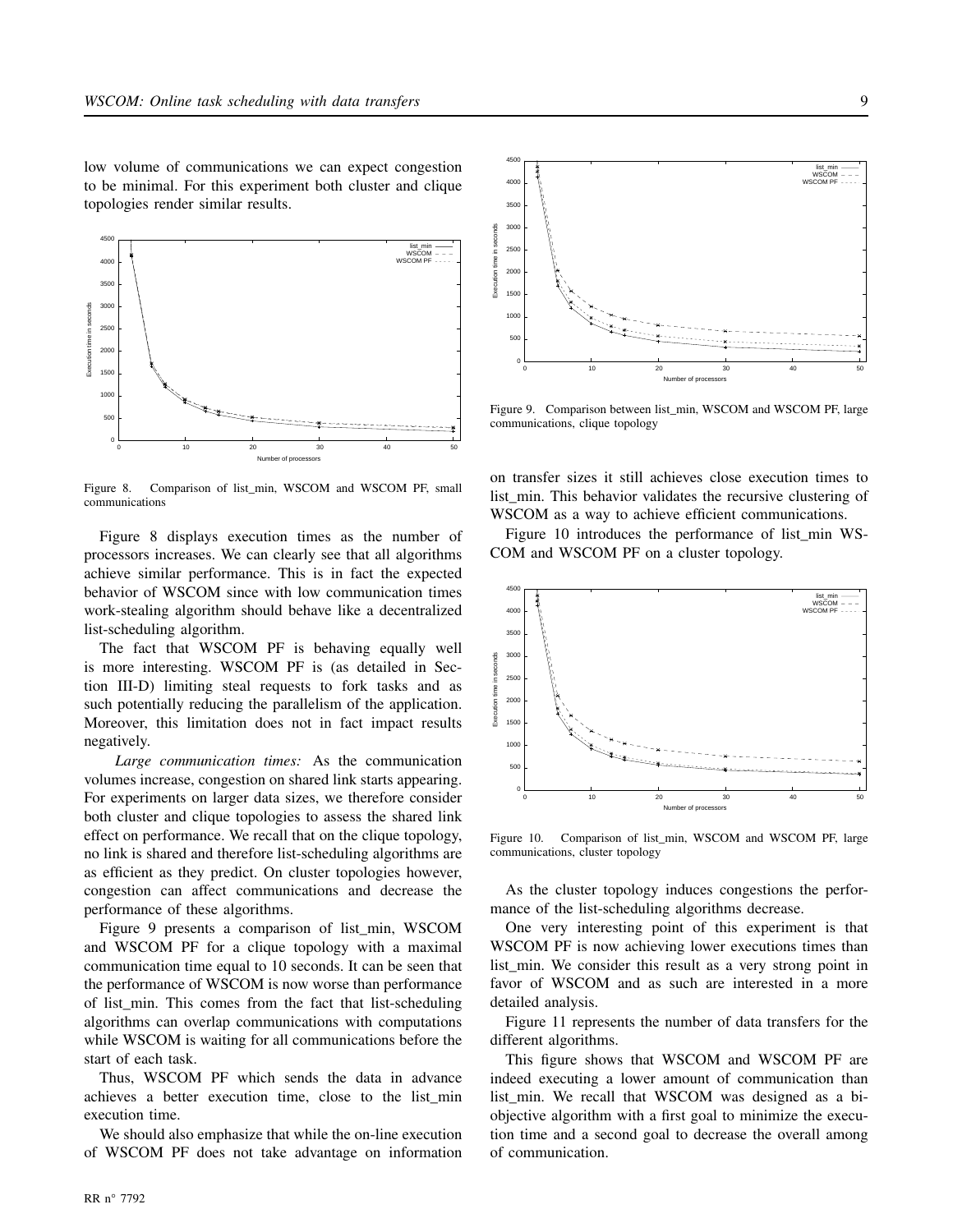

Figure 11. Number of transfers, large communication, cluster topology

Fewer communications result in a reduced congestion and at the same time means that congestion can affect less communications. The execution time is therefore less likely to depend on the network state for WSCOM and WSCOM PF algorithms.

In particular, the difference in the amount of communication between WSCOM PF and list\_min is the greatest for a processor number comprised between 10 and 20. This impacts the execution times as the differences between list\_min and WSCOM PF on Figure 10 are also more important for these numbers of processors.

Of course, as the number of processors grows, the amount of transfers required to balance the load grows as well and the differences between the algorithms reduce.

*3) WSCOM ST:* We continue by evaluating a variant of the WSCOM algorithm: *WSCOM ST* introduced in Section III-C. We recall quickly that WSCOM ST differs from WSCOM (DHT) in that the fork edges are chosen off-line.

WSCOM ST is in most experiments giving results identical to results from WSCOM. However, the algorithms differ slightly in a specific experimental setting.

We consider here a layer-by-layer graph generation on a clique platform with large communications. We emphasize that the algorithms perform equally well for TGFF generation (and thus, the graph generator *can* impact performance).

Figure 12 displays results comparison of WSCOM and WSCOM ST on the clique topology with large communications. Here WSCOM achieves shorter execution times than WSCOM ST.

Thus, this experiment justifies the choices to postpone fork decisions at runtime.

*4) WSCOM on the Kaapi Makefile:* Finally we validate our results on a real application DAG (as presented in Section IV-A1. Figure 13 introduces the comparison of WSCOM, WSCOM PF and the list\_min schedule for the Kaapi DAG on a cluster platform.

Results present no difference to the results obtained on random graphs.



Figure 12. Comparison between WSCOM ST and WSCOM, large communications, layer-by-layer generation



Figure 13. Comparison of list\_min, WSCOM and WSCOM PF on Kaapi DAG

*5) Conclusion on experiments:* In these experiments WS-COM and WSCOM PF are compared to the list\_min schedule which selects on each DAG the list-scheduling schedule with the shortest schedule.

On applications with few communications WSCOM and WSCOM PF achieve a schedule as efficient as the list\_min schedule without information neither on the amount of data transfer nor on processing times. For data intensive application, results depend on the network topology and the congestion on links.

Experiments validate our choices to develop WSCOM PF since the use of pre-fetching allows us to achieve the same performance as list\_min when no congestion takes place and even outperforms list scheduling in the event of congestions.

We believe that our experiments validate all design choices on the proposed WSCOM algorithms. Experiments show that a reduction in the amount of communication can indeed improve performance. Comparisons between WS-COM ST and WSCOM DHT show that it presents interest to postpone choices at runtime. Finally we have been able to show that information on DAG topology enables us to build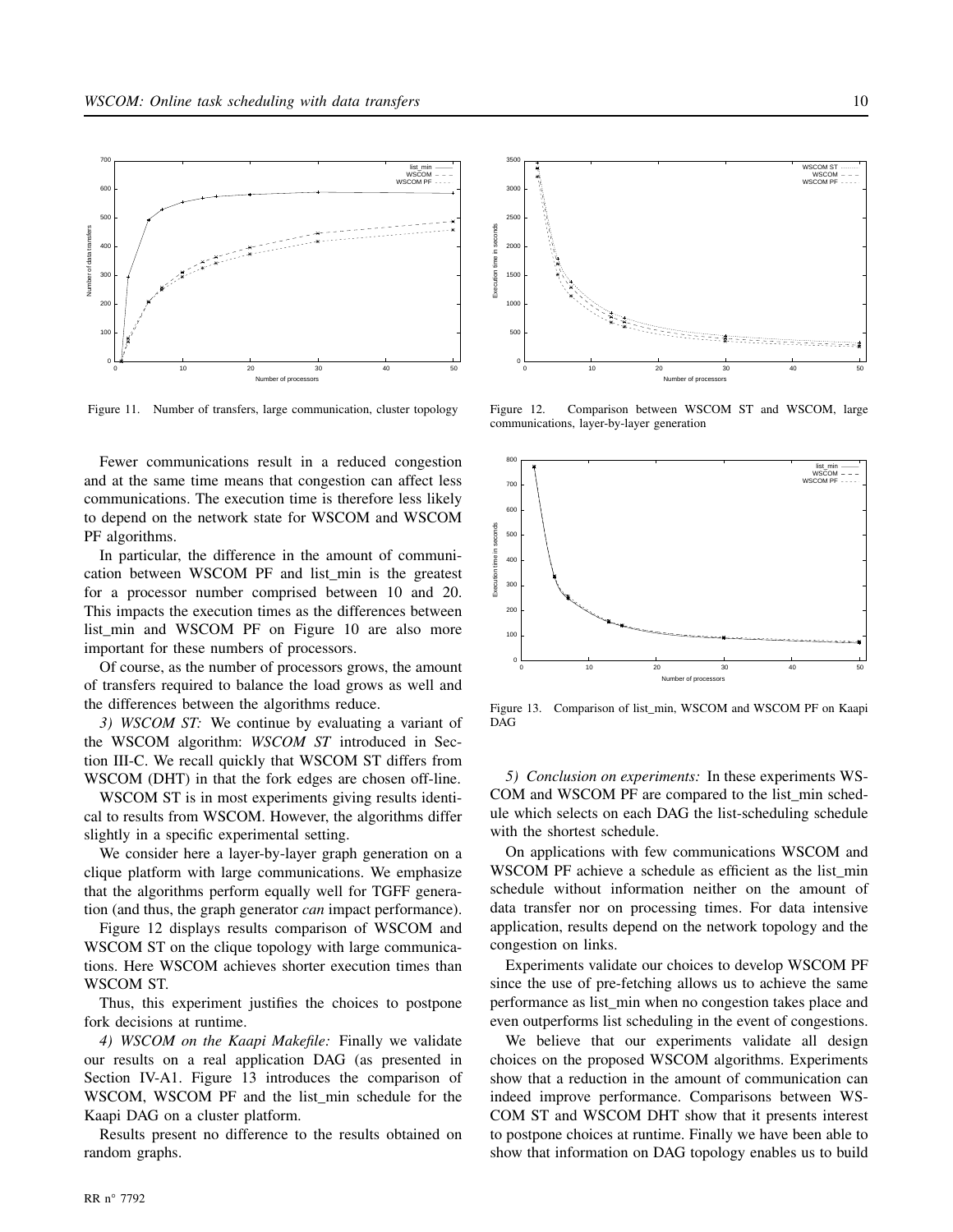a recursive clustering of tasks which can yield to acceptable performance.

#### V. CONCLUSION

In our paper we study the scheduling of DAG of tasks with communication. We introduce an on-line scheduling algorithm *WSCOM* together with several variants. WSCOM is taking advantage of the knowledge of the graph to compute one recursive clustering of the tasks. This clustering enables our algorithms to reduce the amount of communication and thus to achieve performance even in the event of congestion.

We conducted a set of experiments evaluating the proposed algorithms and comparing them to off-line listscheduling heuristics from the literature. With a low amount of communication, our algorithms and list-scheduling algorithms show similar performance. Moreover, in the event of network congestion WSCOM with pre-fetching is able to achieve better results than the off-line algorithms.

In future work, we will focus on real-world execution as we are now finalizing the implementations of the different WSCOM algorithms within DSMake.

Moreover we hope to provide a more theoretical analysis of performance on different classes of graphs.

### ACKNOWLEDGMENT

The authors thank F. Suter for his help on the listscheduling algorithm development.

Experiments presented in this paper were carried out using the Grid'5000 experimental testbed, being developed under the INRIA ALADDIN development action with support from CNRS, RENATER and several Universities as well as other funding bodies (see https://www.grid5000.fr).

### **REFERENCES**

- [1] R. D. Blumofe and C. E. Leiserson, "Scheduling multithreaded computations by work stealing," *J. ACM*, vol. 46, pp. 720–748, September 1999.
- [2] H. J. Hoogeveen, j. K. Lenstra, and B. Veltman, "Three, four, five, six, or the complexity of scheduling with communication delays," *Operations Research Letters*, vol. 16, no. 3, pp. 129 – 137, 1994.
- [3] V. Sarkar, *Partitioning and Scheduling Parallel Programs for Multiprocessors*. Cambridge, MA, USA: MIT Press, 1989.
- [4] M.-Y. Wu and D. D. Gajski, "Hypertool: A programming aid for message-passing systems," *IEEE Trans. on Parallel and Distributed Systems*, vol. 1, pp. 330–343, 1990.
- [5] Y.-K. Kwok and I. Ahmad, "Dynamic critical-path scheduling: An effective technique for allocating task graphs to multiprocessors," *IEEE Transactions on Parallel and Distributed Systems*, vol. 7, pp. 506–521, 1996.
- [6] G. C. Sih and E. A. Lee, "Dynamic-level scheduling for heterogeneous processor networks," in *SPDP*, 1990, pp. 42– 49.
- [7] T. Yang and A. Gerasoulis, "Dsc: Scheduling parallel tasks on an unbounded number of processors," *IEEE Transactions on Parallel and Distributed Systems*, vol. 5, pp. 951–967, 1994.
- [8] Y. Tao and G. Apostolos, "Pyrros: static task scheduling and code generation for message passing multiprocessors, in *Proceedings of the 6th international conference on Supercomputing*, ser. ICS '92. New York, USA: ACM, 1992, pp. 428–437.
- [9] R. L. Graham, "Bounds on multiprocessing timing anomalies," *SIAM Journal of Applied Mathematics*, vol. 17, no. 2, pp. 416–429, 1969.
- [10] H. Topcuouglu, S. Hariri, and M.-y. Wu, "Performanceeffective and low-complexity task scheduling for heterogeneous computing," *IEEE Trans. Parallel Distrib. Syst.*, vol. 13, pp. 260–274, March 2002.
- [11] H. Oh and S. Ha, "A static scheduling heuristic for heterogeneous processors," in *Proceedings of the Second International Euro-Par Conference on Parallel Processing-Volume II*, ser. Euro-Par '96. London, UK: Springer-Verlag, 1996, pp. 573– 577.
- [12] M. Maheswaran, S. Ali, H. J. Siegel, D. Hensgen, and R. F. Freund, "Dynamic matching and scheduling of a class of independent tasks onto heterogeneous computing systems," in *HCW '99*. Washington, DC, USA: IEEE Computer Society, 1999.
- [13] S. Rizos and Z. Henan, "A hybrid heuristic for dag scheduling on heterogeneous systems," in *Parallel and Distributed Processing Symposium, 2004. Proceedings. 18th International*, april 2004.
- [14] N. S. Arora, R. D. Blumofe, and C. G. Plaxton, "Thread scheduling for multiprogrammed multiprocessors," *Theory Comput. Syst.*, vol. 34, no. 2, pp. 115–144, 2001.
- [15] J. Dinan, D. B. Larkins, P. Sadayappan, S. Krishnamoorthy, and J. Nieplocha, "Scalable work stealing," in *Proceedings of the Conference on High Performance Computing Networking, Storage and Analysis*, ser. SC '09. New York, NY, USA: ACM, 2009.
- [16] N. Gast and B. Gaujal, "A mean field model of work stealing in large-scale systems," in *ACM sigmetrics*, New-York, 2010.
- [17] A. Shivali, B. Rajkishore, B. Dan, S. Vivek, S. R. K., and Y. Katherine, "Deadlock-free scheduling of x10 computations with bounded resources," in *SPAA*, 2007.
- [18] M. Frigo, C. E. Leiserson, and K. H. Randall, "The implementation of the Cilk-5 multithreaded lan guage," in *ACM SIGPLAN*, june 1998, pp. 212–223.
- [19] T. Gautier, X. Besseron, and L. Pigeon, "Kaapi: A thread scheduling runtime system for data flow computations on cluster of multi-processors," in *PASCO*, 2007.
- [20] R. van Nieuwpoort, J. Maassen, R. Hofman, T. Kielmann, and H. E. Bal, "Satin: Simple and efficient Java-based grid programming," in *AGridM Workshop*, 2003.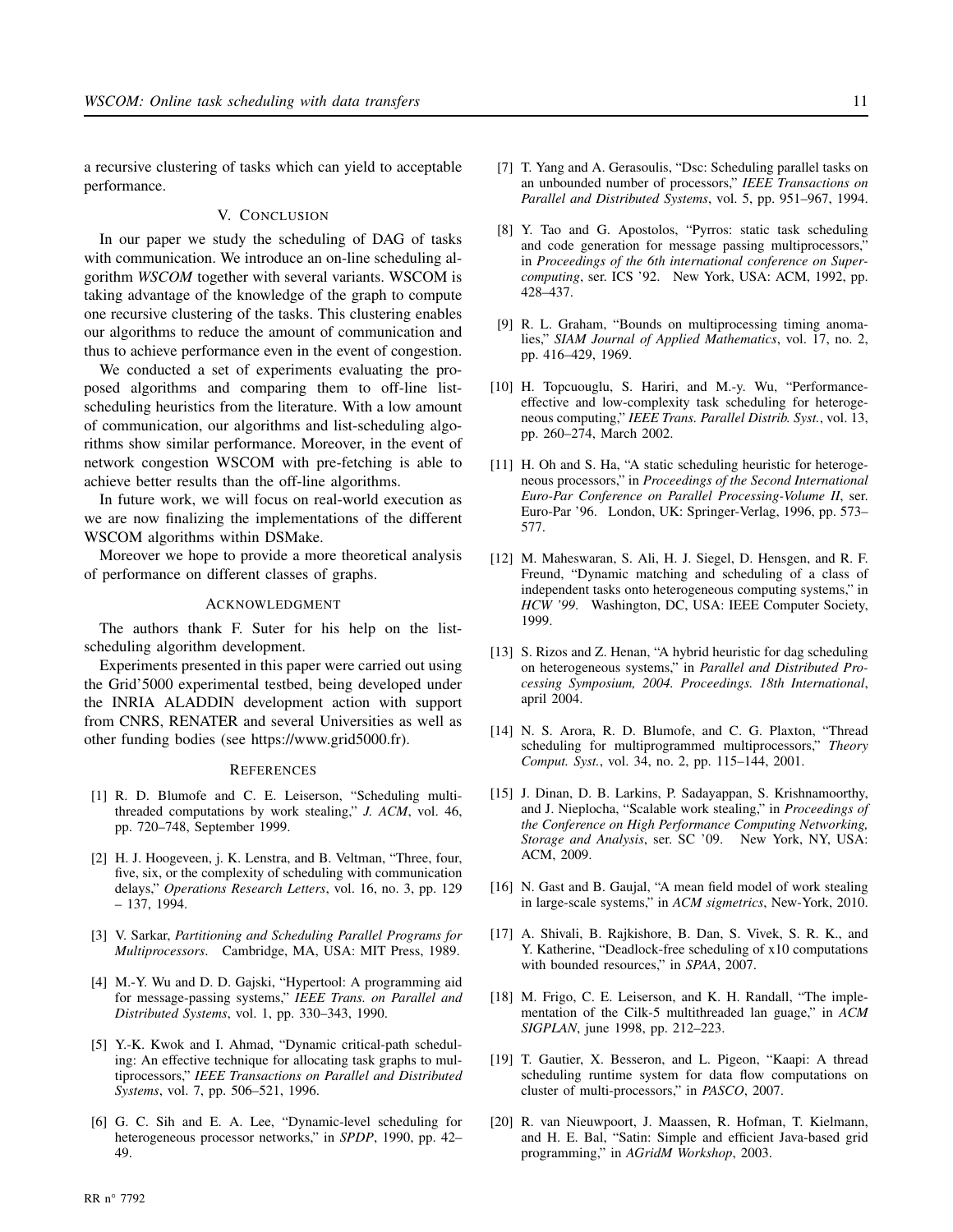- [21] A. Robison, M. Voss, and A. Kukanov, "Optimization via reflection on work stealing in tbb," in *IPDPS*, 2008, pp. 1–8.
- [22] J. K. Lee and J. Palsberg, "Featherweight x10: A core calculus for async-finish parallelism," in *PPoPP*, 2010.
- [23] H. Casanova, A. Legrand, and M. Quinson, "SimGrid: a Generic Framework for Large-Scale Distributed Experiments," in *10th IEEE International Conference on Computer Modeling and Simulation*, Mar. 2008.
- [24] D. Cordeiro, G. Mounié, S. Perarnau, D. Trystram, J.-M. Vincent, and F. Wagner, "Random graph generation for scheduling simulations," in *Proceedings of 3rd International ICST*

*Conference on Simulation Tools and Techniques*. Malaga Espagne: ICST, mar 2010.

- [25] R. P. Dick, D. L. Rhodes, and W. Wolf, "Tgff: task graphs for free," in *Proceedings of the 6th international workshop on Hardware/software codesign*, ser. CODES/CASHE '98. Washington, DC, USA: IEEE Computer Society, 1998, pp. 97–101.
- [26] T. Tobita and H. Kasahara, "A standard task graph set for fair evaluation of multiprocessor scheduling algorithms," *Journal of Scheduling*, vol. 5, no. 5, pp. 379–394, 2002.